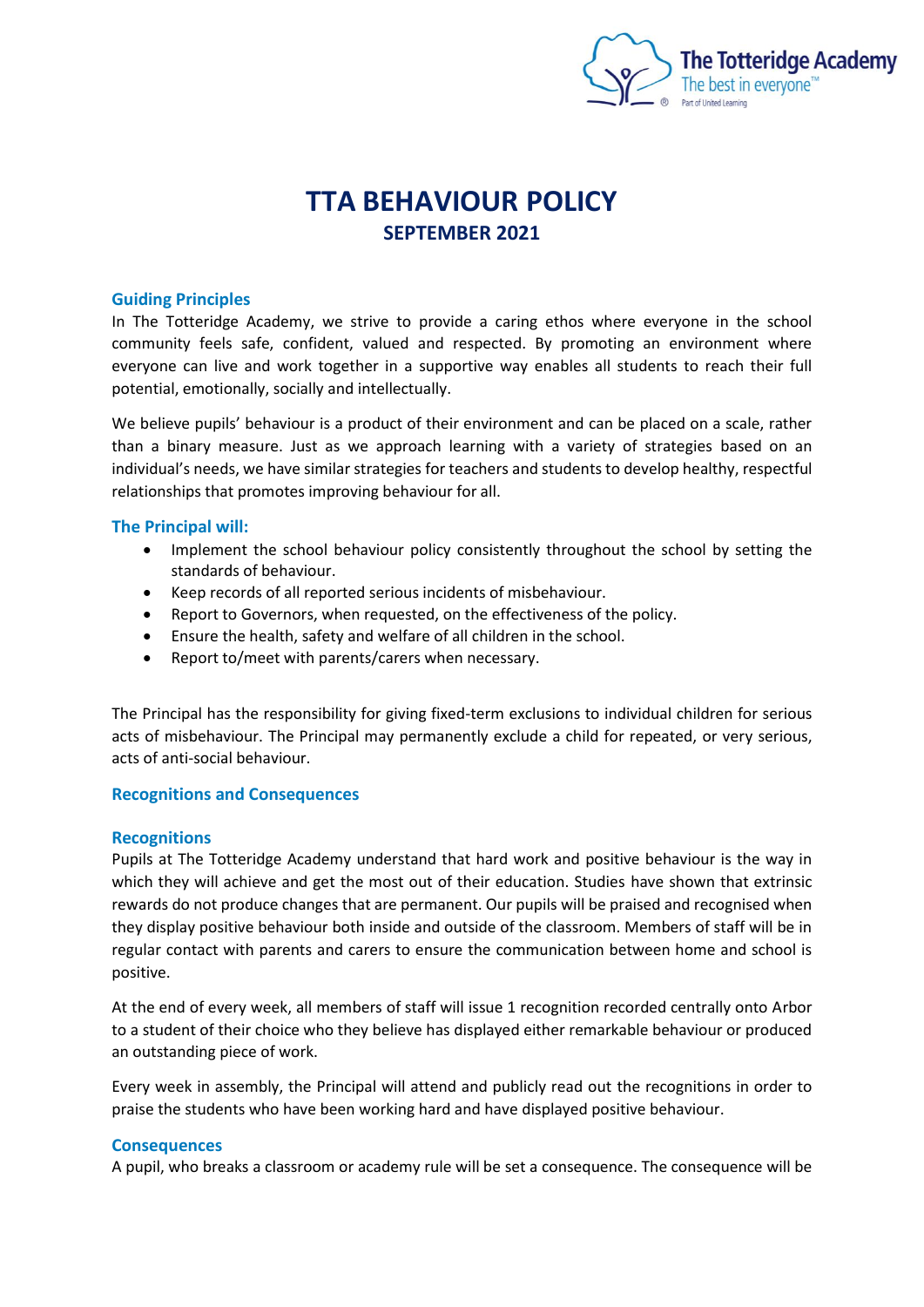written into the student planner and may range from a break, lunch or after school detention.

## **Detentions**

24 hours' notice of a detention and parental permission to issue a detention is not required. When issuing detentions after school, staff will consider:

- The welfare of the child
- Whether the child has caring responsibilities
- Whether parents should be informed of the detention, any travel arrangements

Inconvenience to the parents does not matter as long as the child has a means to get home safely.

The permitted times for detentions are:

- Any school day when the pupil does not have permission to be absent
- Weekends but not those at the beginning and end of half term holidays
- Teacher training days.

If a lunch time detention is set, staff will allow a reasonable time for the pupil to eat, drink and use the bathroom.

# **Head of Department / Director of Learning Referral**

A student who fails to accept responsibility and fails to attend a teacher consequence will be referred to the Head of Department / Director of Learning and a more severe consequence will be set. This is likely to be an after-school detention. This consequence will be written into the student planner and logged onto Arbor.

Failure to attend the Head of Department / Director of Learning consequence will escalate to a centralised 1-hour detention after school with the Vice Principal. A 2-hour detention will be set if students fail to attend the 1-hour detention and parents will be contacted to discuss the seriousness of failing to follow the academy rules.

Failure to attend the 2-hour detention will result in a 1-day internal exclusion (Correction) and the 2 hour detention is still expected to be completed and this will be added to the students' planner by the Director of Learning and parents/carers will be informed. All internal exclusion referrals will be completed by the Director of Learning and placed on file.

## **Removal from Lessons**

A pupil will be removed from a lesson when they are displaying high-level disruptive behaviour and preventing the learning of the other students in the class. If a removal takes place, the student will be placed into a 1-hour detention on the same day and parents/carers will be telephoned after school by the class teacher to discuss the incident and how the behaviour can be improved.

## **Breaching the Behaviour Code**

The following would be considered extremely serious breaches of our behaviour code and may lead to permanent exclusion:

**Items not permitted** on the school site: stink bombs, lighters, cigarettes, e-cigarettes, laser pens. This list is not exhaustive and the school maintains the right to confiscate any item considered dangerous, offensive, inappropriate or that may compromise safety;

**Dangerous Items** also banned: fireworks, illegal drugs, solvents, knives, blades, pointed items, alcohol, guns (including plastic toys or replicas). Pupils found in possession of 'banned' items will have them

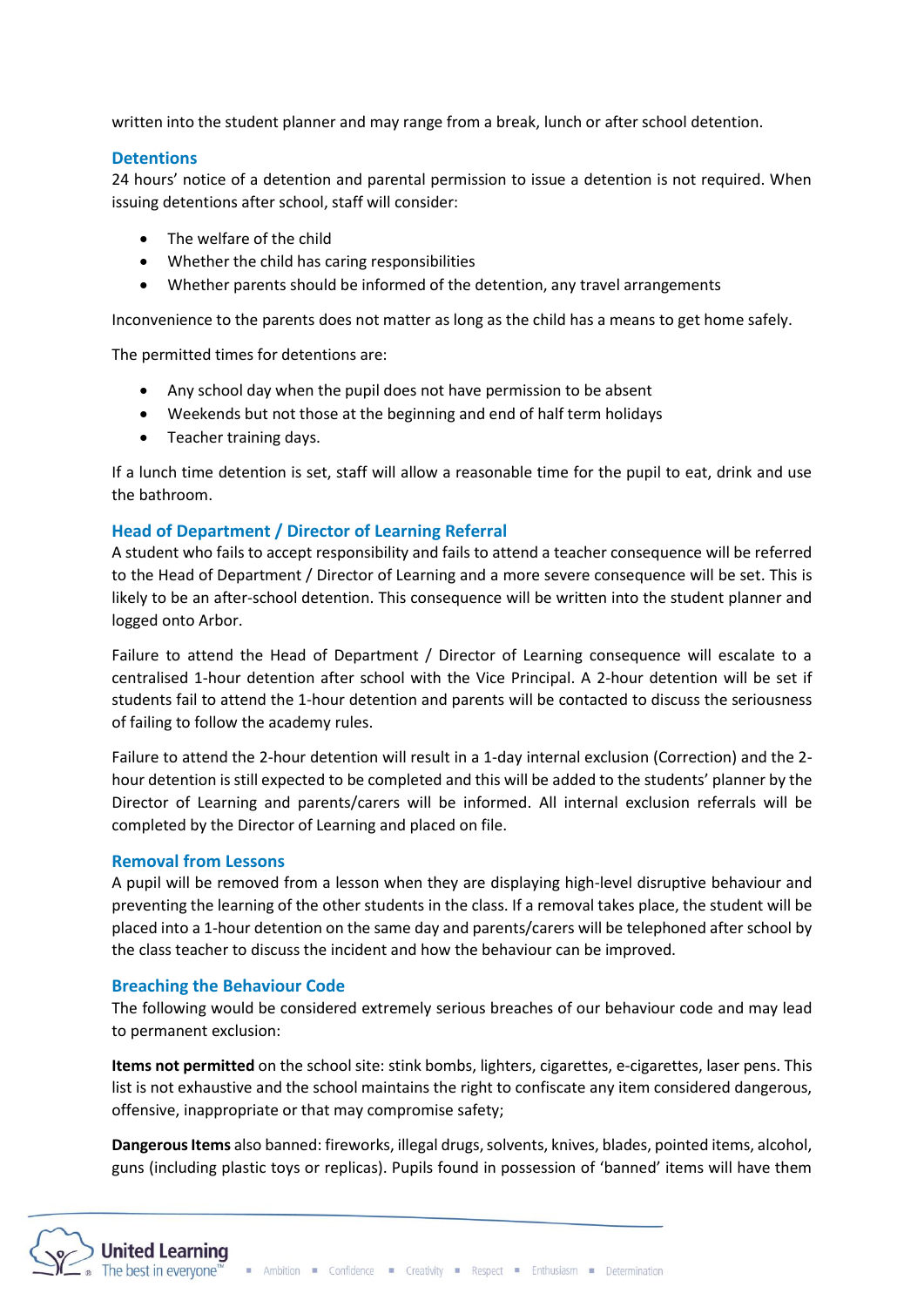confiscated and it is likely the academy will involve the Police. The academy has the authority to 'dispose' of banned items;

**Sexual relationships** (sexual relationships between pupils under the age of 16 are against the Sexual Offences Act 2003);

**Malicious accusations** against a member of staff that are proved unfounded, dependent on the severity of the accusation and the distress caused;

**Intentionally setting off the Fire Alarm** outside of a genuine emergency;

**Serious bullying or cyber bullying (see Anti-Bullying Statement for more information)** which includes posts or threats made via social media (whether done on or off-site);

**Gambling** on or near the academy premises;

**Knowingly bringing a 'trespasser' onto the school site;**

**Serious damage to academy or other property**;

**Any significant breach of health and safety** on or near the academy premises**.**

**Aggressive, abusive or otherwise inappropriate behaviour** on or off-site. All students represent the academy and we expect all pupils to contribute to the positive reputation in the wider community.

Staff have the power to discipline beyond the school gate and this extends to activities outside the school day and off the school premises when the pupil is;

- Taking part in any organised or school related activity
- Travelling to and from school,
- Wearing school uniform or in some other way identifiable as a pupil of The Totteridge Academy

Even where the conditions above do not apply, our behaviour policy extends to any misbehaviour which could have repercussions for the orderly running of the school, pose a threat to another pupil, or member of the public, or could adversely affect the reputation of the school.

# **Behavioural Interventions**

## **Correction**

Correction is used to internally isolate pupils in school for serious misbehaviour or for failing to attend the most senior detention in the academy (2-hour detention). Pupils can only be referred to Correction by Senior Staff and Directors of Learning who will determine the length of time to be spent there, all agreed by the Vice Principal.

## **Report**

A report will be used by Form Tutors and Directors of Learning to focus students on behaviouraltargets (such as punctuality, behaviour, homework etc). Students must give the report to their teacher at the beginning of every lesson, and the teacher will complete it at the end of the lesson. Parents/carers are expected to support the process by checking and signing the report daily. According to circumstances, students might be placed on report by a member of the senior team.

## **Behaviour Support Plan (BSP)**

A Behaviour Support Plan is set up for a pupil who is thought to be at risk of permanent exclusion due to either repeated fixed term exclusions, disruption of lessons or other serious misbehaviour. A

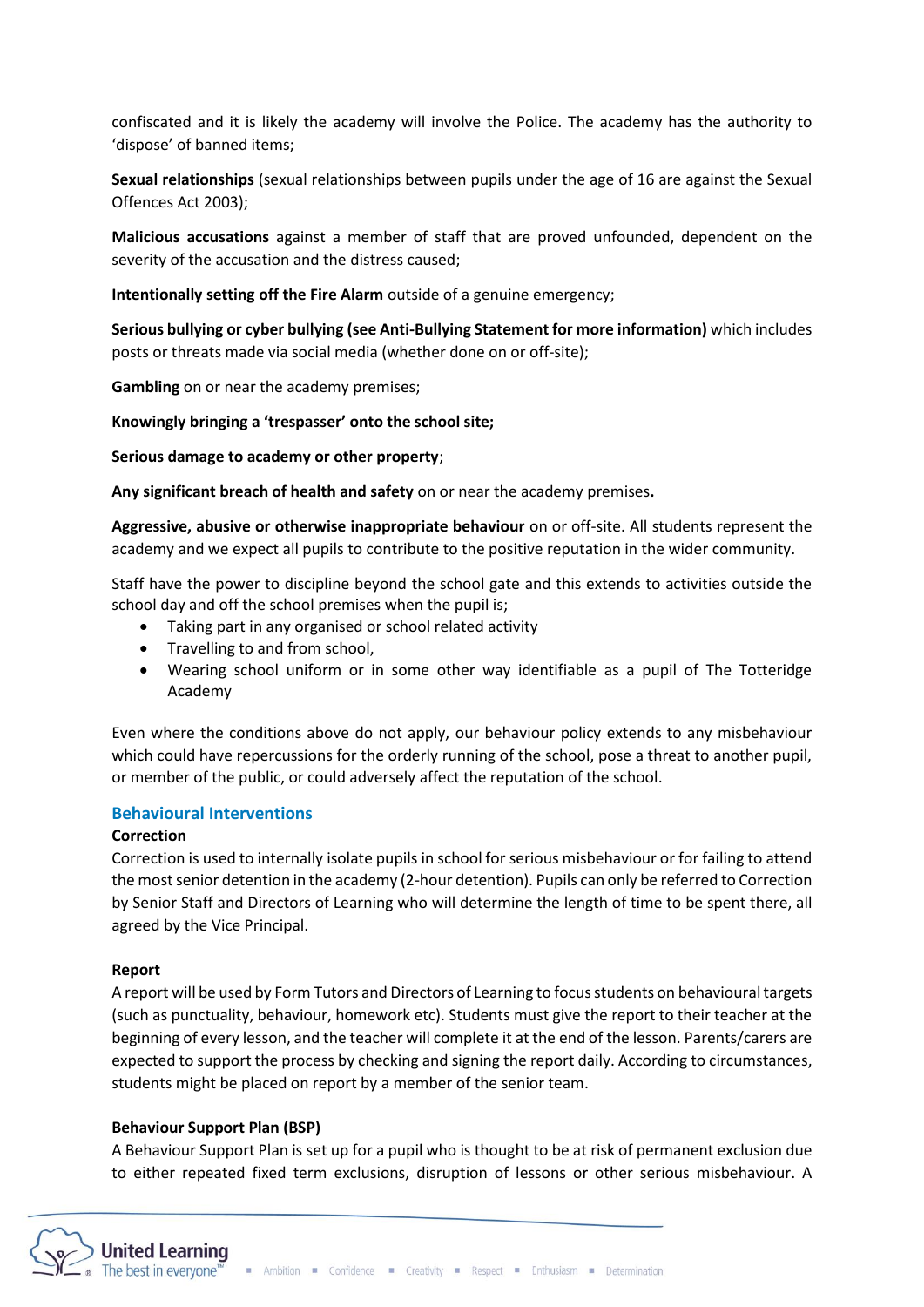support package is devised in order to assist the pupil to improve his or her behaviour. Prior to starting a BSP or in the early stages of a BSP, if a child is continuing to misbehave a respite placement at another school or at an Alternative Provision Centre may be offered. Failure to respond positively to a BSP would ultimately lead to either a managed move or permanent exclusion.

## **Fixed Term Exclusion**

Fixed Term exclusions (where pupils are sent home for a fixed period of time) are only used in exceptional circumstances such as, failure to conform in Correction, where the pupil's behaviour is felt to pose a risk to the health and safety of others or failure to conform in an acceptable way and therefore interfering with the smooth running of the academy. Upon a pupil returning from a Fixed Term exclusion, a parent/carer meeting will take place and a reintegration form will be completed and placed on file. As part of the support programme, the pupil may also be placed on a report to support them in their lessons and around the academy so that their behaviour does not lead to other consequences which could put their place at the academy at risk.

# **Senior Staff Panel (SSP)**

A Senior Staff Panel is set up for a pupil who is thought to be at risk of permanent exclusion due to either repeated disruption of lessons or other serious misbehaviour. A SSP could also be triggered if a pupil accumulates too many consequences which are logged onto Arbor over a period of time.

# **Principal's Final Warning**

The Principal may setup a final warning meeting if a pupil's behaviour has deteriorated and all other interventions have failed. The parent of the child will be made aware that after this meeting anymore issues regarding their child's behaviour could/will lead to a permanent exclusion.

## **Respite Placement/Managed Move**

The Principal is able to arrange a respite placement or a managed move to another school on occasions to avoid permanently excluding a pupil.

# **Permanent Exclusion/Local Authority Provision**

Permanent exclusions are rare but are a sanction available to the Principal should there be extreme circumstances or a student has persistently failed to respond to other sanctions or strategies intended to support him/her in modifying his/her behaviour.

Permanent exclusion would be used in serious one-off cases such as malicious accusations against school staff, an assault of a member of staff, selling illegal substances or for repeated misbehaviour and failure to respond to a Behaviour Support Plan. On occasions, pupils are withdrawn from school and a place is taken up in one of the local authority Pupil Referral Centres or other provision is arranged in conjunction with the local authority as an alternative to permanent exclusion.

## **Conclusion**

We are committed to working supportively with parents and will always contact parents at an early stage if we have any cause for concern. Equally, we recognise that guiding young people through their teenage years can be challenging for parents as well as teachers and wherever possible will support parents in this process.

We at The Totteridge Academy strive to put emphasis on the positive aspects of our pupils and look for the good to raise their esteem and self-worth and will contact parents to inform them of the